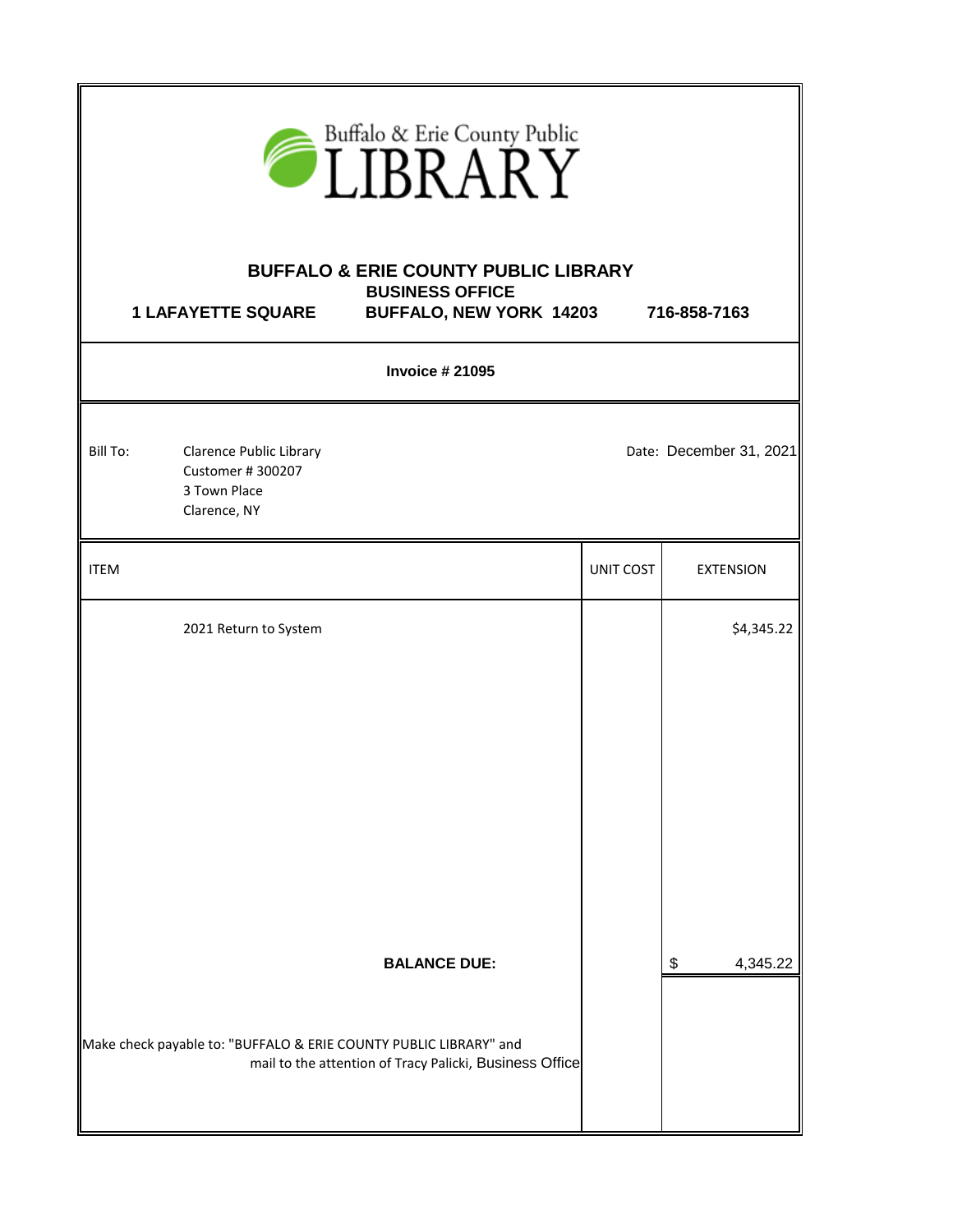## **CLARENCE PUBLIC LIBRARY 2021 RETURN TO SYSTEM CALCULATION**

| <b>2021 INCOMING REVENUES</b>                                                                 |             |  |  |  |
|-----------------------------------------------------------------------------------------------|-------------|--|--|--|
| I2021 SYSTEM APPROPRIATION                                                                    | \$847.00    |  |  |  |
| ACTUAL DIRECT LOCAL INCOME (Fines, Copy & Interest)*                                          | \$10,655.61 |  |  |  |
| <b>TOTAL INCOMING REVENUE</b>                                                                 | \$11,502.61 |  |  |  |
| 2021 DIRECT EXPENDITURES/PAYMENTS MADE                                                        |             |  |  |  |
| ACTUAL DIRECT EXPENSES (Maintenance, Insurance, Utilities, etc.<br>paid directly by library)* | \$7,157.39  |  |  |  |
| <b>TOTAL DIRECT EXPENDITURES/PAYMENTS</b>                                                     | \$7,157.39  |  |  |  |
| NET REVENUE/(EXPENSE) - Revenues less Expenditures                                            | \$4,345.22  |  |  |  |
| <b>TOTAL RETURN TO SYSTEM</b>                                                                 | \$4,345.22  |  |  |  |

NOTES: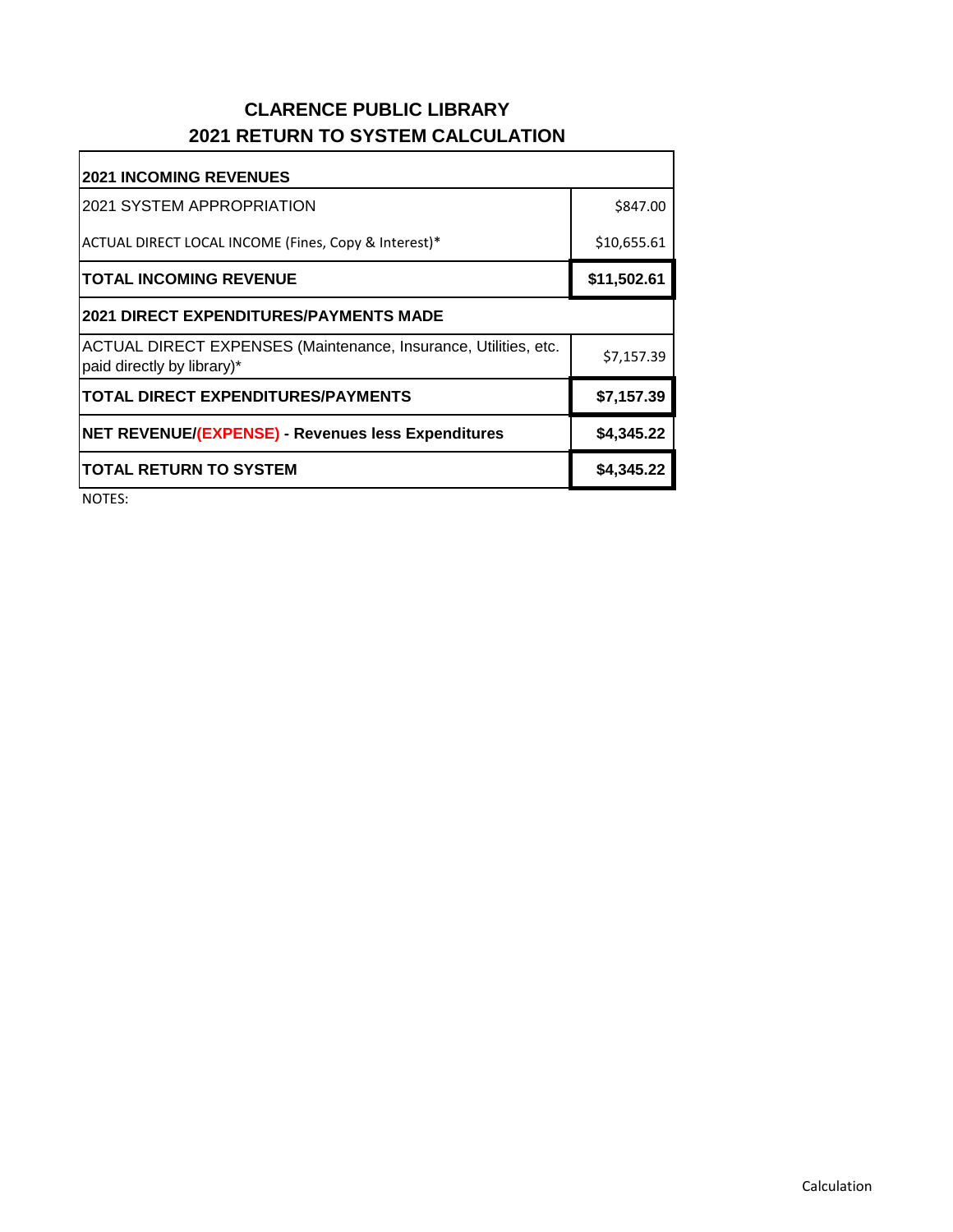## **CLARENCE PUBLIC LIBRARY 2021 ANNUAL FINANCIAL STATEMENT**

| <b>SAP ACCT</b>                     | <b>DESCRIPTION</b>                                       | <b>BUDGET</b>        | <b>TRANSFER</b>      | <b>ADJUSTED</b><br><b>BUDGET</b> | <b>DISBURSEMENTS</b><br>$1/1 - 12/31$ | <b>BALANCE</b>         |
|-------------------------------------|----------------------------------------------------------|----------------------|----------------------|----------------------------------|---------------------------------------|------------------------|
| 12.1-12.3<br>500000                 | <b>SALARIES</b>                                          | 0.00                 | 0.00                 | 0.00                             | 0.00                                  | 0.00                   |
| 12.4<br>502000                      | <b>FRINGE BENEFITS</b>                                   | 0.00                 | 0.00                 | 0.00                             | 0.00                                  | 0.00                   |
| 12.16<br>515000<br>515000           | <b>WATER</b><br><b>SEWER</b>                             | 0.00<br>0.00         | 0.00<br>0.00         | 0.00<br>0.00                     | 0.00<br>0.00                          | 0.00<br>0.00           |
| 12.19<br>515000                     | <b>TELEPHONE EQUIP MAINT</b>                             | 350.00               | 0.00                 | 350.00                           | 225.00                                | 125.00                 |
| 12.22<br>510200<br>516020           | <b>DUES</b><br>CONTRACTED PROFESSIONAL SV                | 0.00<br>0.00         | 0.00<br>0.00         | 0.00<br>0.00                     | 0.00<br>0.00                          | 0.00<br>0.00           |
| 545000<br>545000                    | <b>EQUIP RENTAL</b><br><b>OTHER RENTAL</b>               | 0.00<br>0.00         | 0.00<br>0.00         | 0.00<br>0.00                     | 0.00<br>0.00                          | 0.00<br>0.00           |
| 12.13<br>506200<br>516030           | <b>BLDG MAINT</b><br><b>BLDG CONTRACTS</b>               | 500.00<br>2,000.00   | 0.00<br>0.00         | 500.00<br>2,000.00               | 1,976.38<br>422.57                    | (1,476.38)<br>1,577.43 |
| 12.22<br>506200<br>516030           | <b>EQUIP MAINT</b><br><b>EQUIP CONTRACTS</b>             | 500.00<br>500.00     | 0.00<br>0.00         | 500.00<br>500.00                 | 483.00<br>618.00                      | 17.00<br>(118.00)      |
| 12.16<br>555050                     | <b>INSURANCE</b>                                         | 0.00                 | 0.00                 | 0.00                             | 0.00                                  | 0.00                   |
| 12.22<br>510000                     | <b>TRAVEL</b>                                            | 100.00               | 0.00                 | 100.00                           | 13.44                                 | 86.56                  |
| 12.21<br>530000                     | <b>POSTAGE</b>                                           | 100.00               | 0.00                 | 100.00                           | 113.00                                | (13.00)                |
| 12.22<br>516020<br>530000<br>530000 | <b>PRINTING</b><br><b>ADVERTISING</b><br><b>TRAINING</b> | 0.00<br>0.00<br>0.00 | 0.00<br>0.00<br>0.00 | 0.00<br>0.00<br>0.00             | 0.00<br>0.00<br>0.00                  | 0.00<br>0.00<br>0.00   |